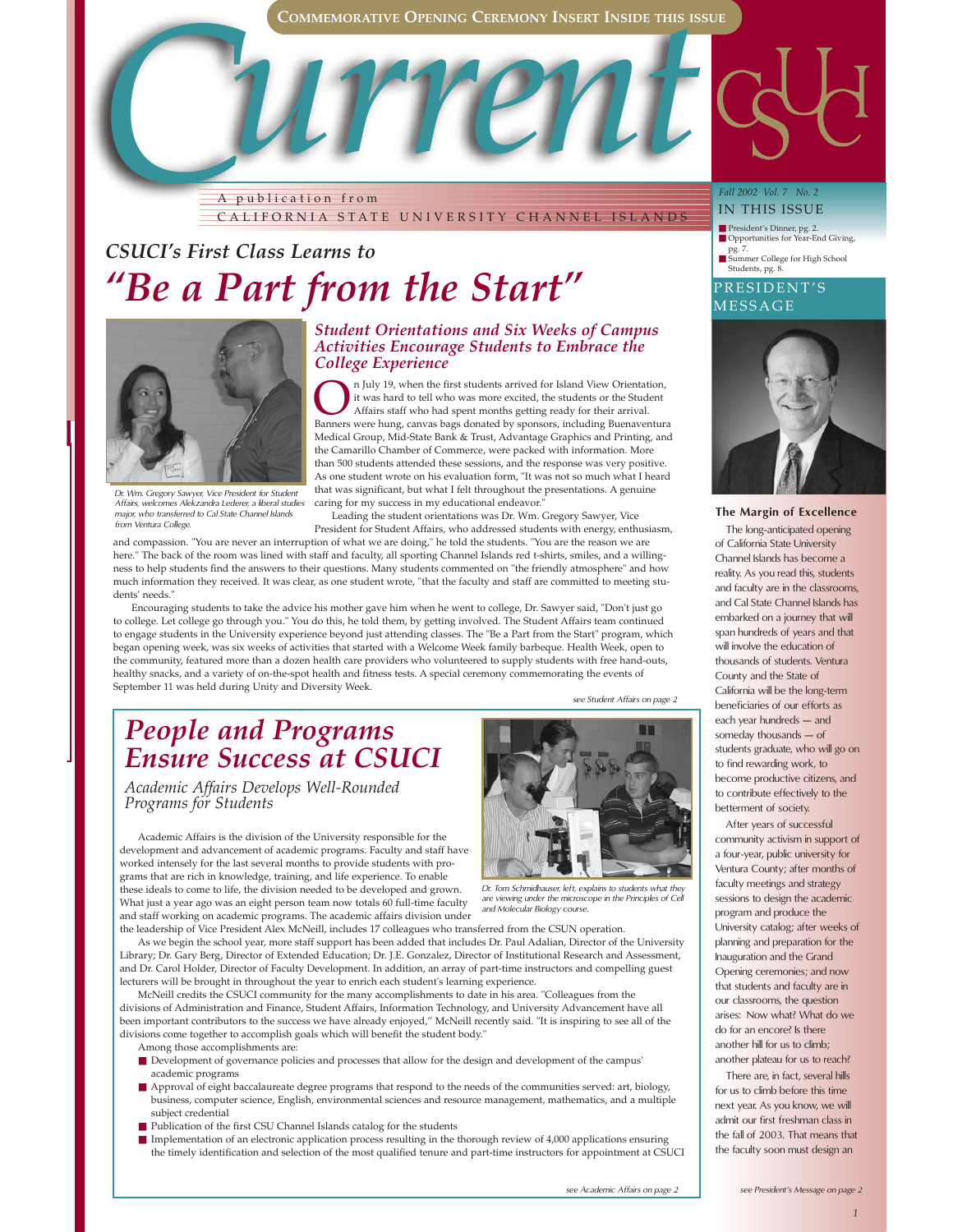#### PRESIDENT'S MESSAGE, CONT.

academic program at the lower division that will support those majors already in place, plus any new upper-division majors that are created. We need to publish a new University catalog. Our admissions and outreach staff must recruit the freshman class along with another legion of transfer students. A new cadre of faculty needs to be recruited and appointed. The new science building must be ready for the freshman class. We need to begin work on the John Spoor Broome Library. We are in need of additional classrooms and offices for the new students and faculty.

That's only a partial list. In many ways, this year will be more challenging than the last. And it will not get any easier as the years unfold ahead of us. Each year will present new and different challenges, and for many years to come each one will seem like a "start-up" year.

What will guide us as we face the many challenges ahead? What principles will we hold in our hearts and minds that will inform our decisions and shape our choices?

One of the guiding principles that I have held up repeatedly is that of service to students. At just about every campus and community function I can think of, I have said. "We're here for the students." Our new "onestop shop" for student admissions and other services proceeds from that principle, as do a number of other student-friendly initiatives on campus.

But "student-friendly" does not imply that our high academic standards will be compromised. Another principle that I will endorse this academic year relates to our pursuit of excellence in all that we do. One of the distinguishing features of Cal State Channel Islands fundamental to our identity — will be our quality academic programs. Our search for and attainment of real quality in those programs will give us that margin of excellence that will distinguish us. You will hear me say many times this year that we are continually engaged in the pursuit of quality in all of our academic programs and throughout the University. In one sense, this is our encore to the symphony of success of recent months.

The key to high-quality academic programs is, of course, the faculty. It takes a quality faculty to design and deliver quality programs, and I believe that Cal State Channel Islands has that kind of faculty. Thanks to the commitment to excellence on the part of our original 13 faculty members as they interviewed scores of candidates, our newest faculty colleagues are outstanding. We look for quality in all of our candidates, and while evidence of quality teaching and research comes first, we also look for that person who is entrepreneurial, who has a high level of integrity, who wants to be a member of a hard-working team, who treats others with respect and dignity, and who can rise above the silos of departmentalism and put institutional priorities first.

Thus, the process of recruiting quality faculty will multiply in the years ahead, as each group of candidates is screened for excellence by a group of high-quality persons committed to identifying the best faculty possible who will, as part of their work, design, deliver, and maintain high-quality academic programs for our students.

In order for us to be the high-quality, four-year, public university that Ventura County has been waiting for, we are going to need resources above and beyond those provided by the State of California. Our funding in the future will be a mix of state dollars, student fees, government contracts and grants, private and public foundation support, entrepreneurial initiatives, and donations from individuals, among others.

Thanks in large part to the generosity of Ventura County donors who want to see the new University succeed, we have opened our doors on time to our first students. With your continued support, we will achieve the margin of excellence that will make Cal State Channel Islands a bright star in the CSU constellation, and will give Ventura County a University of which it can be proud.

*"At the opening of the University, it seems most appropriate that the person responsible [for bringing a university to Ventura County] should be recognized and honored broadly for the work he did for this region."* 

> **President Richard R. Rush**, speaking of J. Handel Evans' contribution to the establishment of Cal State Channel Islands.



*President Richard R. Rush, left, thanks President Emeritus J. Handel Evans, right, for his work in launching the University. Evans is the first recipient of the Presidential Medallion, the highest honor bestowed by the University.*

### *President Emeritus J. Handel Evans Receives University's Highest Honor at President's Dinner*

Nearly 400 friends and supporters of the University joined President Richard R. Rush for the third annual President's Dinner on August 17. The black-tie event celebrated the official opening of the University and honored J. Handel Evans, now president emeritus of California State University Channel Islands.

President Rush presented Evans with the University's first Presidential Medallion — the highest honor bestowed by the University — in recognition of Evans' work in building community support and lobbying for funds to open Cal State Channel Islands.

In presenting the Medallion, President Rush said, "When the right man came along, it all came into place. He was the man to take the aspirations of decades and turn those aspirations into a plan that was realized yesterday with the opening of Cal State Channel Islands. In the future, the medallion will be given to a person or persons who have performed exemplary service to the University."

Receiving a standing ovation, Evans acknowledged the many people who helped in the effort to open Ventura County's four-year, public university.

"I remember saying to Carmen (Smith, his former assistant), 'How do you build a university?'" Evans recalled. "The way you start it is very simple. You get someone to help you and believe in what you are doing. And then they go and get someone, and so on and so on.'

Several students entering Cal State Channel Islands' first class were on hand, along with several from the CSU Northridge off-campus center. University Foundation Board member and the evening's Master of Ceremonies Mark Lisagor said, "We're happily here this evening not only to celebrate our long-awaited dream, but also to celebrate our first-class students."

## *Students Urged to "Be a Part from the Start"*

*Student Affairs, continued from page 1*

Career, Recreation, and Academic Weeks featured events and activities designed to help students connect their educational experiences with their career goals and a healthy, fulfilling lifestyle. Several students approached staff members, indicating their interest in starting clubs or getting involved in campus activities. In response, Dr. Sawyer told students, "You tell us what you want to do, and the Student Affairs team will help you find a way to do it."

Dr. Sawyer invited the students to call him if they needed any assistance, but for those he has not yet met, he has a message: "Everyone has the opportunity to make a difference in this world and this is yours. Take advantage



*Dr. Wm. Gregory Sawyer, front row, poses for group photo with students from CSUCI's first class at the Student Orientation sessions.* 

of all of the opportunities and services afforded to you. Your attendance at Cal State Channel Islands is a historic event that will be with you for a lifetime. Do all you can do while you are a student at CSUCI to savor this special time in your life."

## *Academic Affairs*

*Academic Affairs, continued from page 1*

Another significant accomplishment was the Western Association of Schools and Colleges' approval of Cal State Channel Islands' proposal for regional accreditation. Moreover, due to the excellent work of the faculty to date, and its relationship with other CSU campuses, the California Commission on Teacher Credentialing unanimously waived its regional accreditation requirement, paving the way for Cal State Channel Islands to submit its multiple credentials program for initial approval.

When asked about his new position, McNeill who arrived just 10 months ago replied, "I have enjoyed this time immensely. I would like to express my genuine and heartfelt gratitude to all of those who have worked tirelessly along side us as we prepared for this first exciting year. I look forward to many, many more years of service at CSUCI and to supporting the students who one day will graduate from what is quickly becoming one of the leading universities in California."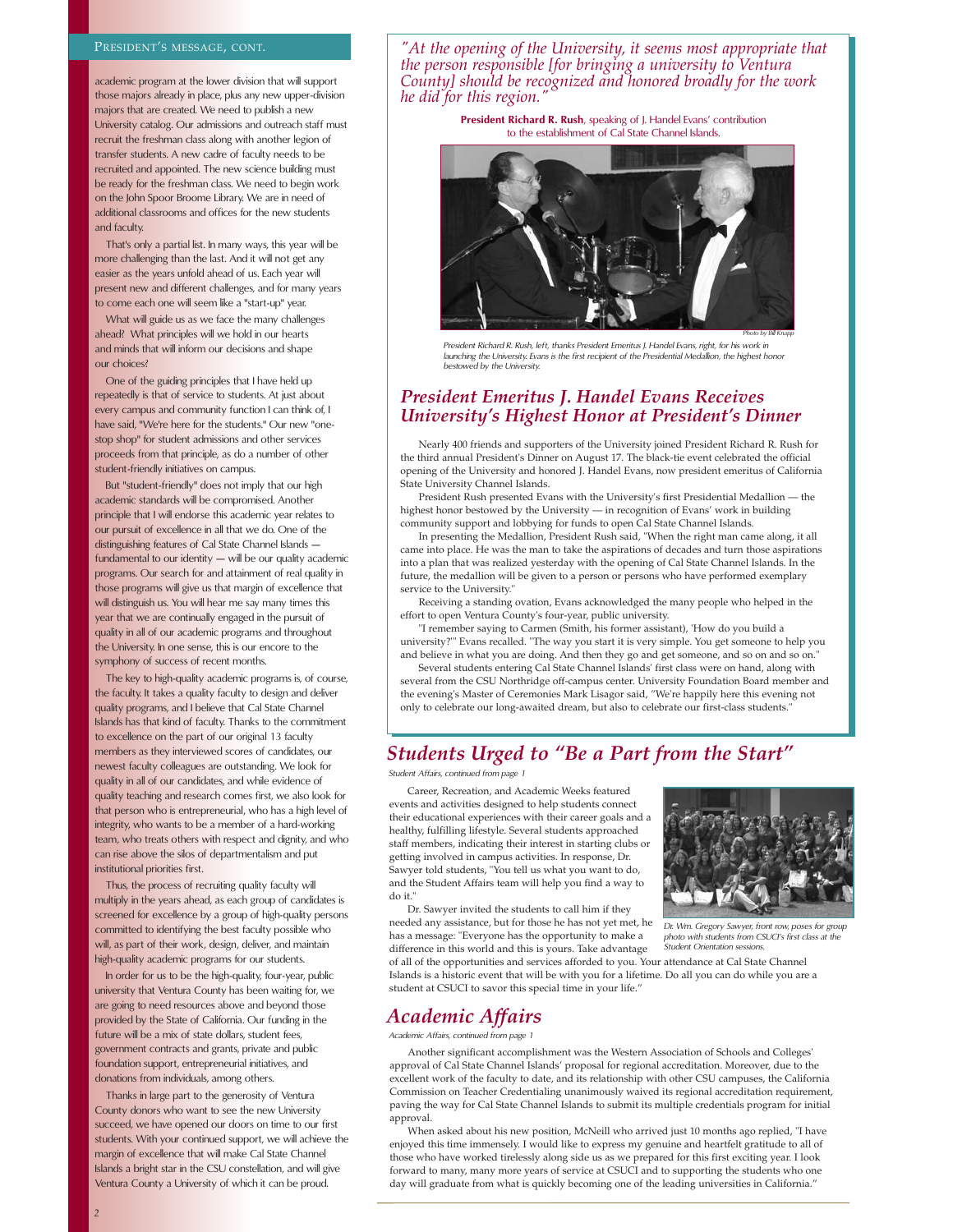

## *Year-End Giving Helps Secure CSUCI's Success*

Private contributions provide the margin of excellence in education. It is the result of the ongoing generosity of this community that Cal State Channel Islands and the community were able to celebrate its Opening Ceremony on August 16th.

During the ceremony, state and local dignitaries, community leaders, faculty, staff and students alike sat with anticipation as the campanile rang out the new school alma mater. A sense of pride of accomplishment showed in the eyes and smiles of hundreds, who after 30 years of advocating and planning, now have the new Cal State Channel Islands to call their own.

This "pride of accomplishment" is what we plan to help each CSUCI student achieve through exceptional instruction, outstanding faculty, and a commitment to learning. However, as a "state-assisted" university, we must continue to partner with the community to garner the much-needed financial support to ensure high-quality, affordable education. In fact, each of the CSU campuses must balance its state support with the generosity of private contributions.

Private donor support from this community has helped ensure our opening and it will continue to be needed to secure our future success in carrying out our heralded mission academic excellence with a focus on students.

Now that students have arrived we have an increased need for resources — a need that can only be met by private charitable contributions from our community partners.

Therefore, at this time when supporters are considering year-end gifts to worthy charitable endeavors, we ask that you consider Cal State Channel Islands. Your gift would make an enormous impact on hundreds of students.

A year-end gift will not only assist us as we continue to build a university community focused on student-centered programs and services, but at this time of year can be a major factor in your tax planning.

By placing your tax-deductible gift in the envelope accompanying this newsletter, you could help ensure an historic event in the life of a CSUCI student — a diploma from Ventura County's first four-year, public university.

We hope you will continue to partner with us as we bring higher education to hundreds in our community who, before now, never had this opportunity.

## *CSUCI Benefits From In-Kind Gifts*

#### **Amgen Donates More Needed Science Equipment**

Following a generous donation in March, Amgen made two additional contributions of recently retired and highly-valued lab equipment and supplies to CSUCI. These two summer shipments will save both the University and the students from purchasing many essential items.

#### **Theatre Arts Program Stage is Set**

Stage risers and dollies were donated to assist in set production for our Theatre Arts Program, thanks to B & R Scenery of Camarillo who does staging for the Super Bowl, Madonna, Shakira, and other singers and events.

#### **Barber Ford Donates 2002 "Think" Vehicle**

The University has a new electric vehicle to add to its growing fleet of energy efficient and environmentally-safe transportation options, thanks to the generosity of Barber Ford. **Student Hub Opens in Style**

Thanks to Mitsubishi Digital Electronics America, Inc., students who seek respite in the newly-refurbished Student Hub can enjoy television news and entertainment programming on a 60" rear projection TV.

*"These highly generous contributions are what will help ensure the caliber of education for which we at Cal State Channel Islands have all been waiting," said Vice President for University Advancement Alma D. González.*

#### **Your Gift to CSUCI Will Impact Important Areas**

#### **Donors can select from the following funds in support of our University:**

#### **University's Highest Priority Needs Fund**

Will provide support for the increasing needs of this growing campus. **Student Scholarship Fund**

Scholarship funds increase a student's ability to meet their educational goals and, for some, receiving a scholarship could be the sole deciding factor in their ability to begin or continue their education.

**Student Special Needs Fund**

Will provide for essential items to enable underprivileged students to fully participate in the University environment.

#### **Library Resource Fund**

Will assist in supplying the future library with reference materials and systems to ensure students the most up-to-date, quality educational resources.

#### **Green Campus Project Fund**

Supports CSUCI's commitment to creating a green campus community that reduces transportation congestion and pollution, as well as ensures self-sustaining and waste-reduction facilities.

#### **President's Fund**

Enables the President to respond in a timely manner to emerging opportunities for the benefit of the University.

#### **University's Endowment Fund**

Will establish a strong foundation to ensure the long-term future of the University.

### *Ways to Give to CSUCI*

#### *Following are the many ways to support your university.*

### **Outright Gift of Cash**

Most gifts are made by cash or check, but these days credit cards are often the means of choice. (Remember to make your gifts before the end of the year if you would like to affect your tax savings for 2002.) Using the enclosed envelope saves time and you can specify where your gift should be used and how you would like to be recognized.

If payment schedules suit your particular giving interest, CSUCI can set up a payment plan whereby your credit card can be charged monthly or quarterly.

#### **Gifts of Securities**

Appreciated stocks or mutual funds can be good sources for contributions. By donating these assets, generally you will receive a tax deduction for the full value and, in most cases, can avoid capital gains taxes at the same time.

Depreciated stocks and mutual funds can also prove to be good sources for contributions. Consider selling the depreciated stocks and using the cash as a contribution. Combining the loss from the sold stocks and your charitable tax deduction can often lead to even greater value.

#### **Matching Gifts**

Many companies offer employees an added benefit of matching their charitable contributions in the community. If your company matches gifts, a simple form is all you need to complete in order to double the value of your contribution to CSUCI. Example: You make a \$100 donation and your company will also send your selected charity a \$100 contribution. If interested in finding out if your company has a matching gift program, contact your Human Resources department.

#### **Donor-Designated Gifts**

Many charities that do not officially participate in United Way and Combined Federal Appeal programs can receive funding if the donor "designates" the specific charity. Any employee who contributes through either the United Way or CFA fundraising drives, can specify CSUCI on their donation form and we will receive your gift through payroll deduction just like any other United Way gifts.

#### **Bequests**

A simple and effective way to support Cal State Channel Islands, while at the same time leave a lasting legacy, is to bequest a gift to the University in your will.

#### **Life Insurance**

Life insurance policies are additional giving vehicles one can use to support the University. Whether the policy is paid off or not, naming us as the owner of the policy or as the beneficiary may provide you with additional tax advantages.

#### **Real Estate**

Another giving option is donating real estate that no longer has a mortgage and has increased in value.

#### **Life Income Gifts**

Gift annuities enable a donor to plan a generous gift to the University while receiving a lifetime income.

*If you would like specific language for your will or have questions regarding any of these giving options, please feel free to contact Tanya G. Gonzales, Interim Director of Development at (805) 437-8894 or Alma D. González, Vice President for University Advancement at (805) 437-8435.*

### *Prop. 47 — On the November Ballot*

*On November 5, California voters will decide on whether or not to pass Proposition 47, the Kindergarten through University Public Education Facilities Bond Act of 2002. This is a \$13.05 billion general obligation bond measure to relieve overcrowding, accommodate new enrollment, make overdue safety repairs and upgrade California's elementary, middle and high schools, community colleges and universities.*

*Of the total amount, \$496 million would be used for projects in the 23-campus CSU System. Of that amount, \$1,262,000 is designated for the science building and lab equipment for the Cal State Channel Islands campus.*

*The bonds would be repaid from state revenues over 30 years, and would not increase or create new taxes.* 

*While conceding that old and inadequate school facilities in California are a serious problem that needs to be addressed, opponents of Prop. 47 have argued that taking on more bond debt could harm the state's finances. They also have said that the state school construction process takes too long for new schools to be built.*

*We encourage you to consider this and all issues on the November 5 ballot carefully and to please participate in the vote.*